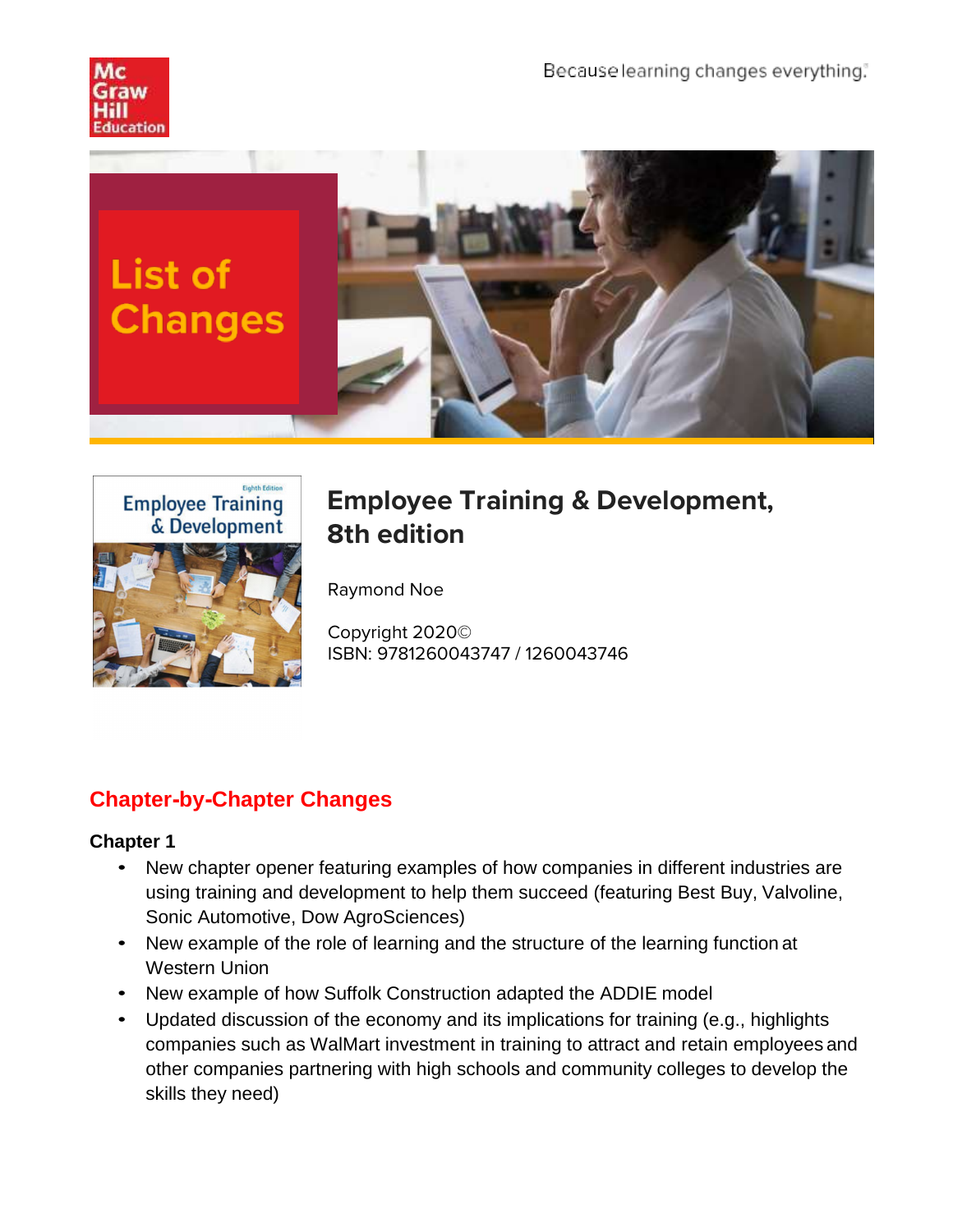- Updated figures on companies global business and role that training plays in developing local workforce (e.g., Uber) and preparing US employees for global assignments
- Updated discussion of immigration, available visas and the implication of restricting immigrants from working in the US Updates statistics on diversity in the workforce
- New example of Blue Apron as an example of intangible assets and human capital Updates figures on employee engagement
- Updates statistics, discussion, and related tables on the demand for occupations and jobs (e.g.,projected job openings, jobs with the largest percentage growth)
- New example of the Mars Ambassador Program which uses global experiences to build talent
- New discussion of skill shortage in US and globally and example of how companies such as Kyocera SGS Precision Tools, joint government-company partnerships such as Kentuckiana Works and Kogok Corporation are using training and training partnerships to try and remedy the shortage .
- Updated discussion of Badridge Award winners: Don Chalmers Ford a 2016 award winner and Bristol Tennessee Essential Services a 2017 award winner.
- Updated discussion of ISO 9000 family of quality standards (ISO 9000, ISO 9001, ISO 9004, and ISO 19011).
- Updated survey results on use of internet and smartphones.
- New discussion of artificial intelligence, robotics , and wearables with examples from IBM (Watson), Whirlpool, and BMW.
- Updated discussion of statistics on how work demands are affecting stress, work-family balance, and work location.
- New example of remote work at Automattic and Dell.
- Updated and new discussion of nontraditional employment and the gig economy. Examples of Ammacore, Honeywell, and Alphabet use of non-traditional employment.
- New discussion of coworking sites.
- New discussion of how non-traditional employement relationsships affect training design and delivery.
- New example of high-performance work system used at Hindle Power.
- New example of United's team training to help pilots in the cockpit of commercial airliners improve their communications with each other in order to reduce the likelihood that generation gaps between more senior captains and younger co-pilots or first officers might lead to poor communications and decision-making.
- Updated training facts, figures, tables, and text discussion based on 2017 ATD State of Practice and 2017 Training Industry Report.
- Updated comparison of BEST ward winning and comparison companies using 2017 ATD State of Practice data.
- Updated example of job (instructional designer) posted on ATD website
- Updated figures in table showing average salaries of training professionals.
- Updated Zappos case discussion and case questions on their movement to a holocracy management style (employees are self-managed)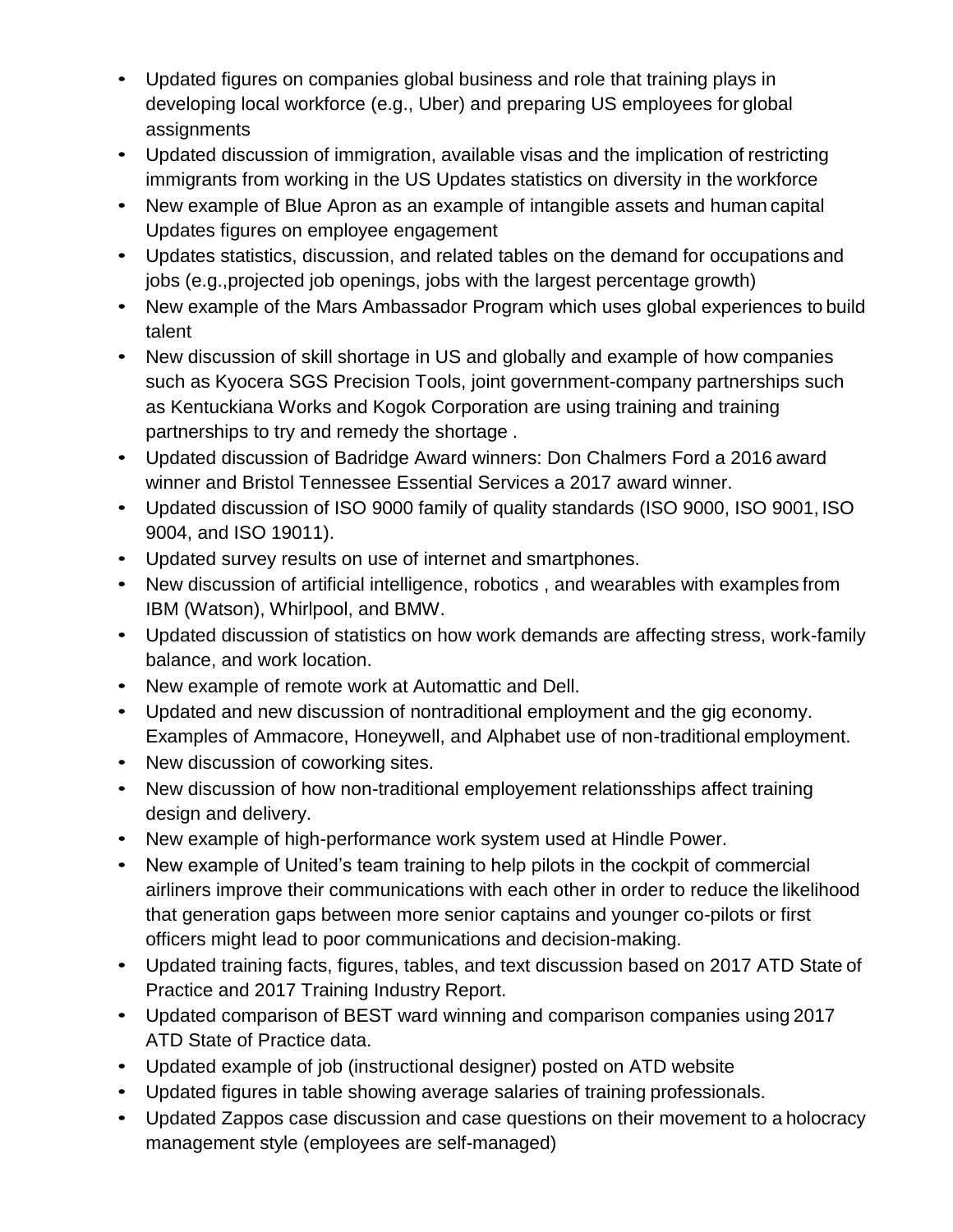• New and updated application assignments (flight simulator, skill shortage)

## **Chapter 2**

- Updated discussion of training at Keller William
- New example of business embedded model at Ryan LLC
- New examples of how McKinsey & Company and Merck blend the BE model with centralized training.
- New example of how Mendix overcame resistance to change when it introduced a new learning system.
- New example of branding at Lincoln Financial Group
- New example of outsourcing training at McKesson.
- New end of chapter case on Hitachi Data Systems Global Learning Team
- Updated application assignment on McDonalds Hamburger University.
- New application assignments on Deloitte's corporate university and strategic training at McCarthy Building Systems.

## **Chapter 3**

- New examples in chapter opener how McDonalds, ADP and HireRight conduct needs assessment.
- New example of pressure points that suggested training was necessary at BNSF Railway and Verizon.
- New example of who participates in a needs assessment at LaSalle Network and Fatima Fertilizer Company
- New example of LeadingRE on how technical diagrams, research studies, simulations, and equipment designers can provide information regarding the training requirements, tasks, and conditions under which a job is performed.
- New example from H&H Castings and text discussion of how software and wearables such as Google glasses can be used to collect data on employee behavior and performance.
- New examples of companies in ATD benchmarking forum (The Boeing Company, UPS, Walmart, Johnsonville Sausage, and fifty other companies).
- New example of how PK Controls does some of its own training to develop technicians but it also partners with Columbus State Community College to develop employees with the skills it needs.
- New discussion of root cause analysis and how the 5 Whys, a questioning method, can be used to explore the cause of a problem (new key term)
- New end of chapter case: Identifying Training Needs Using Virtual Brainstorming at EY

#### **Chapter 4**

• New examples in chapter opener of how Bankers Life, Intermedia Inc, Verizon, and Supervalu, are revising and developing new training programs to enhance learning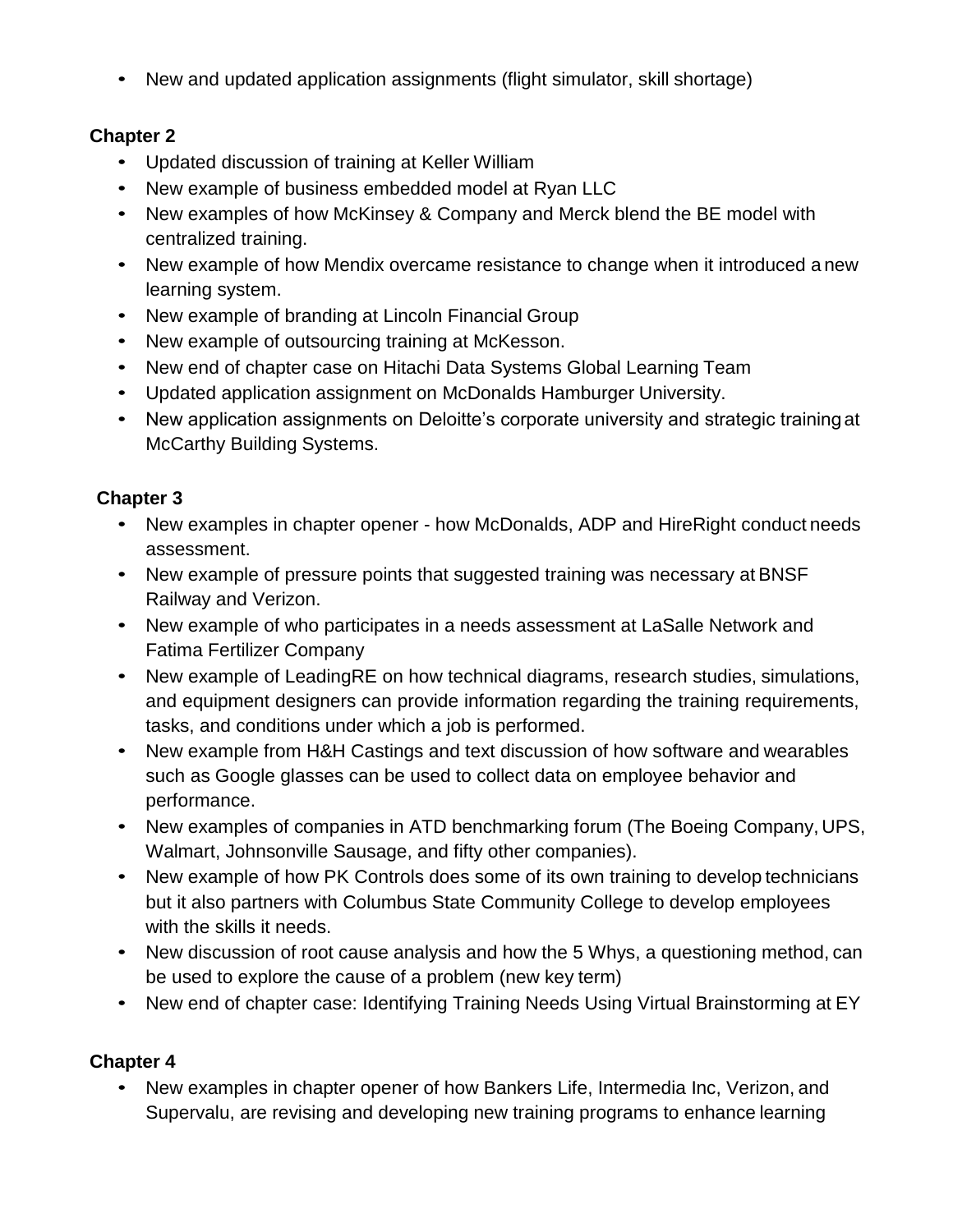- New example of how New York Bankers Life applies principles of adult learning in a training program
- New discussion of how training objectives are the last step of the process that begins with business goals.
- New key term, metacognition and table showing how trainers can encourage it.
- New example of how practice promotes learning in Verizon's video training program for customer service representatives
- New discussion of how realistic practice activities can facilitate learning and transfer of training by exposing trainees to a variety of training content by switching between topics throughout the session.
- New table and text discussion on how to help trainees commit training content to memory
- New text discussion of importance of overlearning
- New discussion of microlearning with company examples (Avande, CDK and others)
- New examples of how Farmers Insurance and General Motors training gets learners actively involved and helps insure transfer of training.
- New discussion of the trends for training content to be offered when trainees need it and for the content to include employee generated content.
- New example of LeadingRE's community of practice
- New examples of how Gable Residential and Sacramento Municipal Utility District (SMUD) are creating a positive climate for learning and overcoming obstacles to transfer of training
- New discussion and examples of IBM and Samsung's use of electronic badges to reward and motivate training
- Updated end of chapter case on BNSF
- New assignments (microlearning, multitasking, flight simulator, gamification, video)

- New chapter opening examples of how Smith&Nephew, General Motors, and Nationwide Insurance design training programs.
- New discussion of how long it takes to develop different types of training
- New example of Verizon's program for developing trainers
- New discussion of advantaged and preparation of inhouse experts as trainers
- New discussion of types of training preferred by millennials and Generation Z employees.
- New discussion of the role of fun in training and how to train international audiences
- New discussion of the use of novelty and microlearning to promote learning and retention
- New table showing the characteristics of effective microlearning
- New example of how Total Quality Logistics uses interaction in training
- New examples of how Morrison Health Care and Bankers Life use lesson plans and modules in training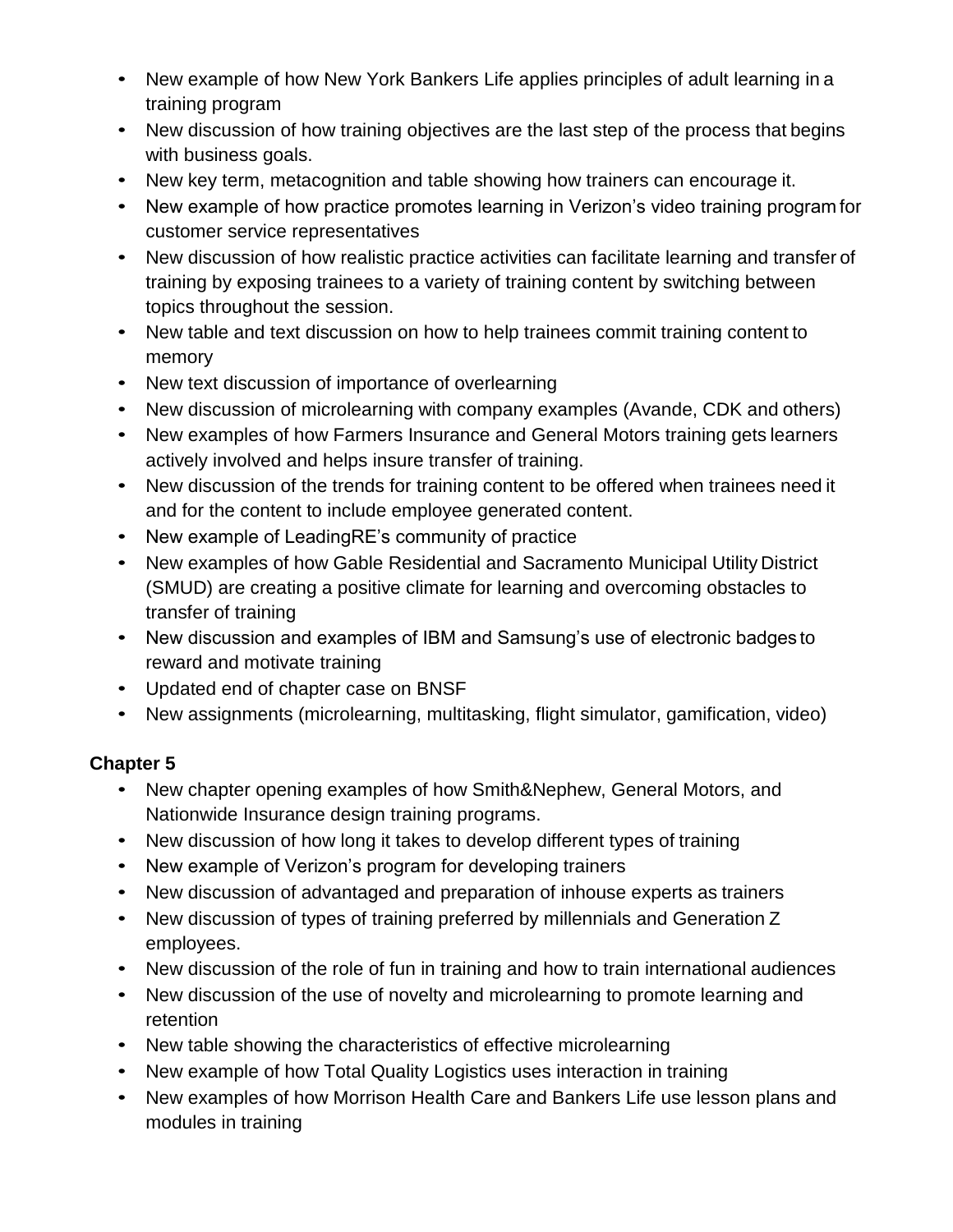- New discussion and company example of the use of content curation to keep training content up-to-date, organized, and accessible
- New examples of how Verizon and John Hopkins Community Physicians are using a mix of training content developed inhouse and purchased from vendors.
- New examples of Sonic Automotive's use action plans and managers as trainers
- New example of how senior managers at PricewaterhouseCoopers (PwC), Western Union, and Gables Residential support training
- New example of how EMC and New York Community Bankcorp use blogs and online tools to provide peer support for training
- New example of how Cathay Life Insurance uses i-Pads to provide performance support to agents
- New example of how CVS Health uses learning snippets designed to help trainees retain what they have learned.
- New examples of how Moneris ,Tata Consultancy, Synaptics, and GE provide tools and encourage employees to knowledge share
- New example of Chief Learning Officer at Texas Health Resources.
- New discussion questions on audience analysis, microlearning, content curation, and adapting training content and instruction for trainees who are from another country.
- New application questions focused on design of scenario based elearning, microlearning, and creating a lesson plan.
- New end of chapter case Designing Effective Training for Call Center Associates at Nationwide Mutual Insurance Company

- New chapter opener featuring the outcomes and design used by the Maryland Transit Administration to evaluate its training programs.
- New example of how Xerox asks trainees to evaluate training courses
- New discussion of the logic model which helps identify the training outcomes that should be used in evaluation (new key term).
- Updated data in Figure 6.3 showing frequency of use of reaction, learning, behavior, and results outcomes.
- New example of GE's use of an app to track big data to evaluate training programs
- New example of how Verizon uses a post-training comparison group design return to determine the return on investment of of customer service training
- New example of how Deloitte used success case to show the value of a redesigned training program for the company's business technology analysts.
- New example of Bass & Associates use of reaction measures to evaluate video training
- New discussion (and key term) of the use of Net Promotor Score to evaluate trainees satisfaction with a course or program.
- New example of Microchip Technology's and Tarkett North American use of affective outcomes, collected on employee surveys, in training evaluation
- New examples of New York Community Bancorp and PPL Electric Utilities use of results outcomes in training evaluation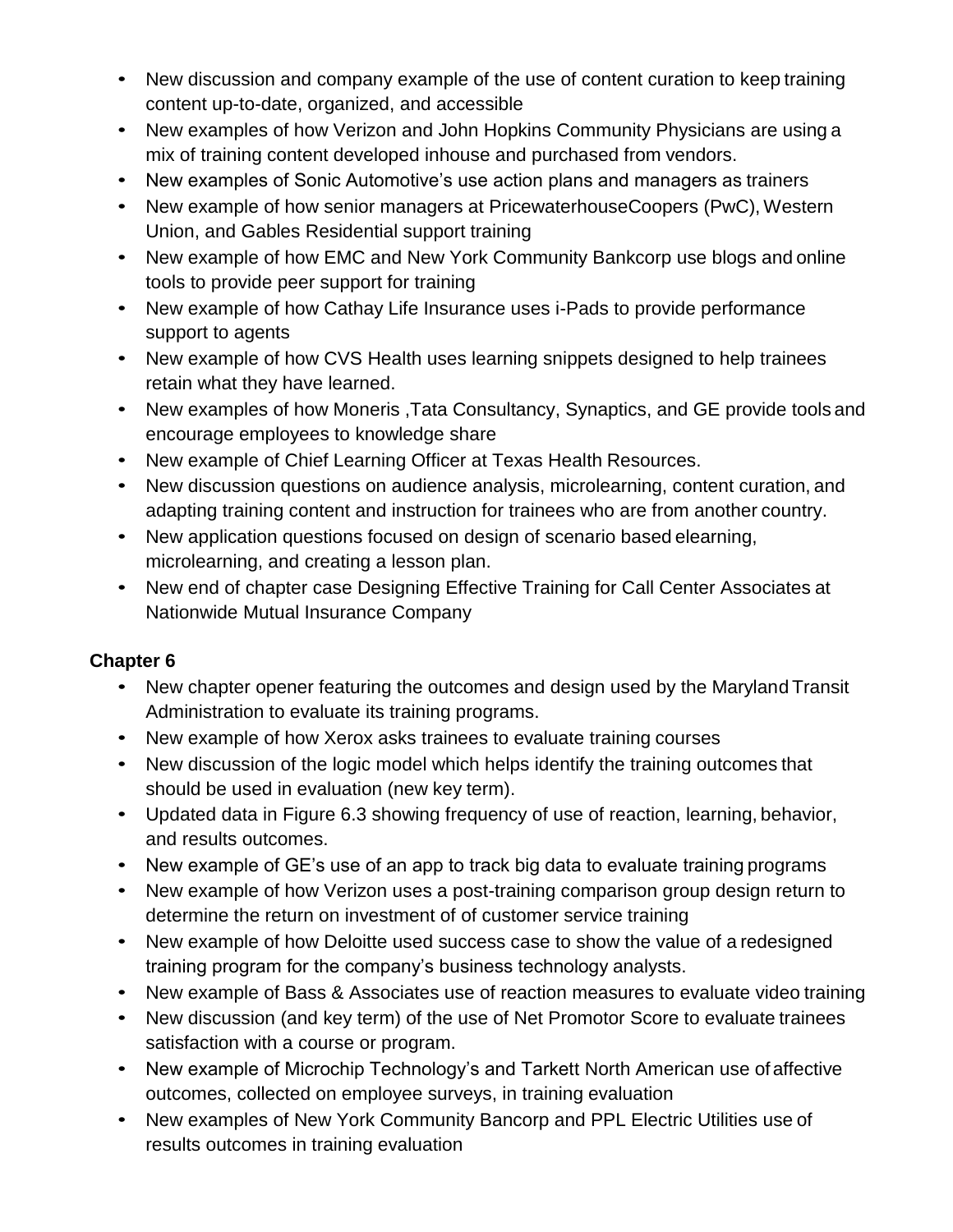- New example of Verizon's use of reaction, learning, behavior, and results outcomes to evaluate their sales leadership academy.
- New example of how Sonic Automotive uses Big Data to help determine which training programs have a positive ROI and are helping to meet the company's strategic goals
- New assignments on Net Promotor Score and IFC Supervisory Skills Training Evaluation in Cambodia's Garment Industry
- New end of chapter case on how to evaluate Pacific Gas and Electric's training for valve operators

- New chapter opener on Ziegler Auto Group use of classroom instruction and videos for training
- New examples of how Intermedia and Health Decisions use a combination of training methods
- New example of Alma Pharma Services use of lecture as a training method
- Updated Figure 7.2 with most recent data on use of training methods
- New example of how EY combines e-learning with a virtual classroom, and face-to-face
- instruction for training its tax professionals.
- New example of how Farmers Insurance, Verizon, and Asurian use videos for training
- New example of on-the-job training (OJT) at Nomad Communications Solutions
- New discussion of benefits of apprenticeships and President Trump's executive order to help encourage more apprenticeships
- New example of Siemens and Scott Forge apprenticeship programs
- New example of how Alive Hospice uses a simulation to train doctors and other health care providers how to communicate a terminal diagnoses to patients
- New discussion of features that simulators need to have to be effective.
- New example of nurse educators use of games to improve the collaboration between nurses, physicians, and other health professional who work in rural county hospital emergency rooms
- New example of RealScout's use of adventure learning
- New example of how action learning is used at University Hospitals and PepsiCo
- New example of TIAA's two week class for green belt certification
- New example of how Miami Children's Health System uses multiple training methods to help new employees understand the organization's culture, help them feel comfortable, and learn about their new job.
- New assignments on adventure learning and apprenticeships. Updated assignment on team training (pit crew training).
- Updated end of chapter case

- New chapter opener discussing how PayPal uses learning technology
- New discussion of how using new technology for delivering training can give employees opportunities to attend training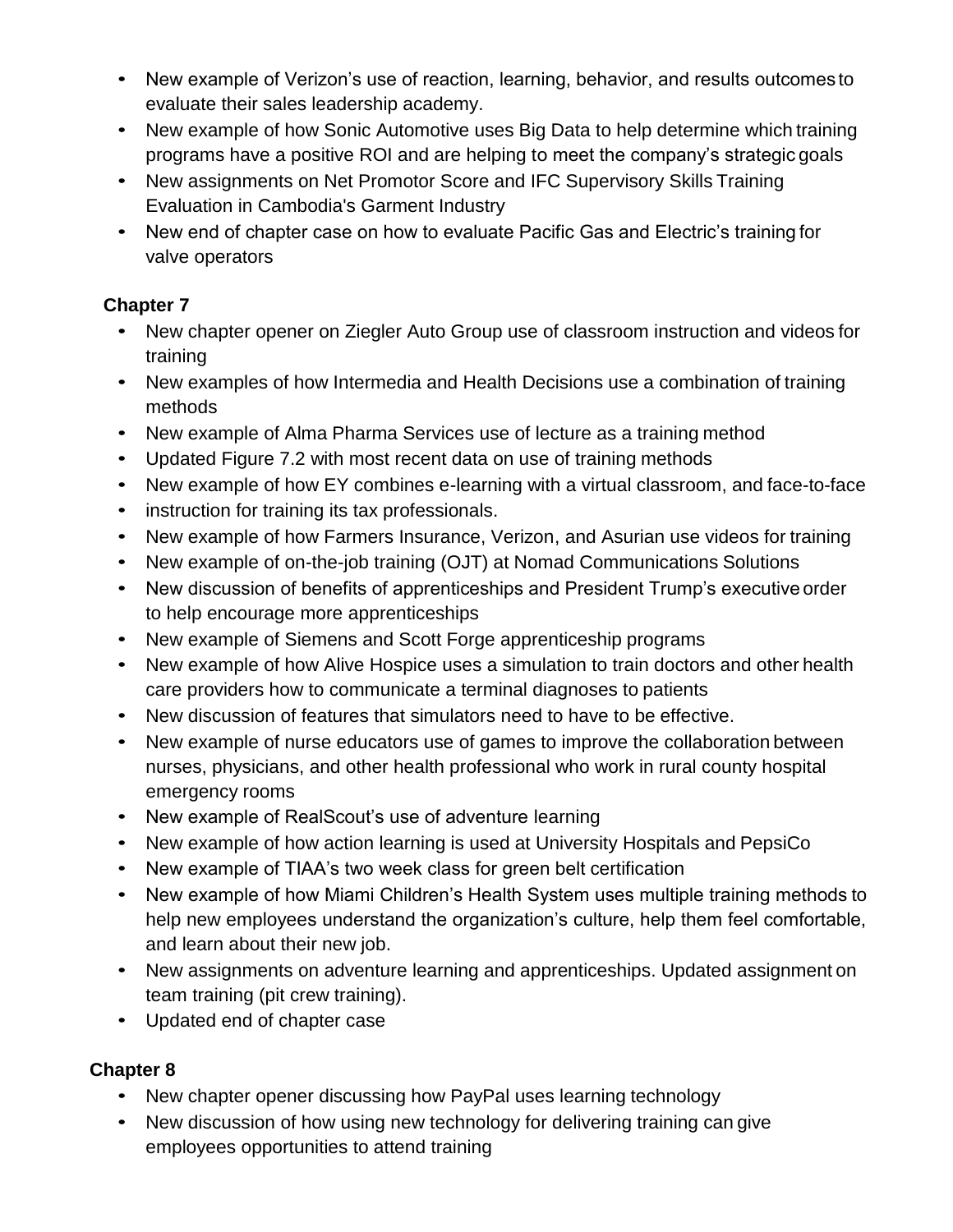- Updated Table 8.1 showing data on the use of new technology in training
- Updated Table 8.2 including augmented reality, machine learning, and artificial intelligence
- New example of how Cox Automotive's use of cloud-based video creates a dynamic learning
- environment for its sales representatives and helps create a culture of collaboration and helping others.
- New example of Farmers Insurance use of virtual reality to create different scenarios that are impossible to simulate in the company's existing training program for claims adjusters
- New example of potential features of online learning discussing OptumRx use of ondemand videos on RxTube, a company intranet site modeled after YouTube
- New example showing the positive features of elearning using The Office of Disease Prevention and Health Promotion use of elearning as an example
- New example of The Janssen Pharmaceutical Companies of Johnson & Johnson use of apps and virtual classroom for sales training
- New discussion of using scenario-based elearning
- New example of McKinsey & Company MOOC for employees that included ten courses
- Updated example of how Georgia Tech, Udacity, and AT&T worked together to create a MOOC designed to offer a masters degree in computer science.
- New discussion of research on MOOCs showing the importance of company sponsorship for course completion and employee retention
- Updated Table 8.7 how social media can be used in training
- New example of TELUS use of social media for training
- New examples of ADPs, Gilbane, and Sonic Automotive blended training programs
- New examples of Anthem and BB&T's flipped classrooms
- New example of IBM's simulation to train security teams how to handle cyberattacks.
- New example of PPD virtual 3D learning environment to deliver its clinical foundations program.
- New examples of how BNSF Railway, Sberbank, WalMart, and United Rentals are using virtual reality in training.
- New examples of how Deloitte and Pfizer are using games accessed through apps for training
- New example of how BP teamed with Protosphere to develop a more interactive scenariobased training event held in a virtual world.
- New discussion of how games enhance learning
- New discussion of augmented reality (AR), its advantages and disadvantages, difference from virtual reality (VR) key term, and company examples (General Electric, Boeing, and Arco)
- New discussion of mobile learning's advantages and disadvantages, and similarities and differences compared to elearning.
- New examples of use of Infosys BPO and PwC use of mobile learning
- New examples of Home Depot and Nationwide Insurance use of apps for training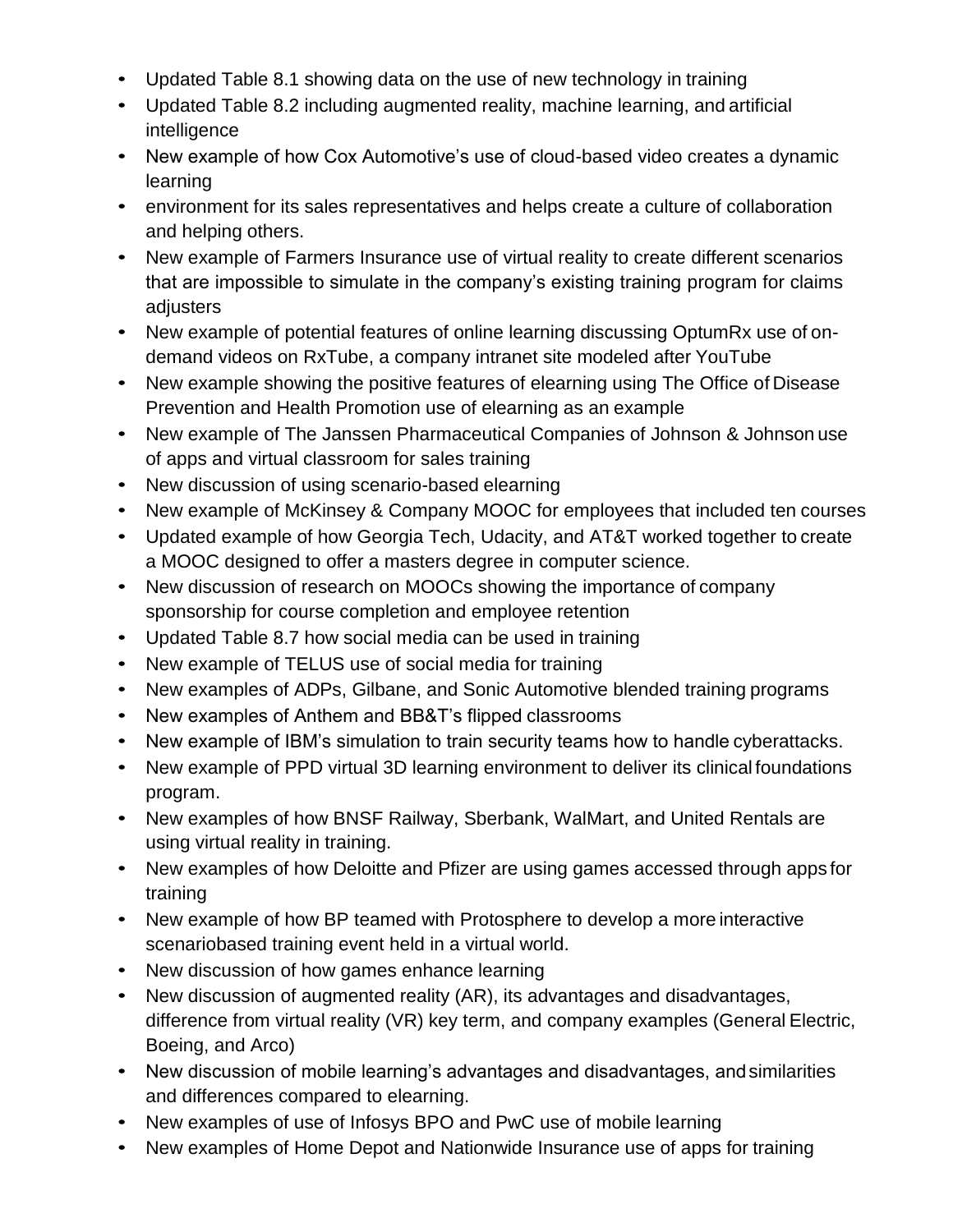- New example of how Aristocrat Technologies replaced online learning courses for its repair technicians with adaptable microlearning modules
- New example of Air Methods cloud-based learning system that uses artificial intelligence to adapt to each helicopter pilot's topic knowledge based on how they perform on quizzes and games.
- New discussion of artificial intelligence (AI) with IBM Watson as example.
- New Table 8.10 showing business needs supported by AI
- New discussion of the use of machine learning and chatbots in training (new key terms)
- New discussion of electronic performance support tool: United Services Automobile Association interactive tool that shows employees how to complete several common tasks without having to read a job aid or ask a peer for help.
- New examples of how learning management systems (LMS) at Ferguson Enterprises,
- Gukenheimer, and Keller-Williams Real Estate support the business by helping to manage human capital and tracking training
- New examples of advantages of LMS realized by McDonalds
- New discussion of learning portals (new key term)
- New discussion questions on artificial intelligence and augmented reality
- New application assignments on augmented reality, blended learning, and virtual worlds

- New chapter opener on how AT&T is developing its employees careers to help the company stay competitive
- New discussion of different types of career management systems
- New example of how a college graduate took control of her career for her personal and company benefit
- New discussion of development role in protean careers, and retaining millennials with Citigroup example.
- New example of CarMax and New York Life Insurance use of self-assessment
- New example of reality check at Michelin North America, IBM, and GE.
- New example of online tools used for action planning at Consigli Construction and WellsFargo
- New example of how Procter & Gamble's promotion-from-within policy is supported by the development plans completed by every employee.
- New examples of the career management and development systems at Penn Station, 3M, and Genentech.
- New example of CHG Healthcare Services use of multiple development practices
- Updated Figure 9.3 frequency of use of development activities
- New examples of Voya Financial, National Basketball Association (NBA), and BNY Mellon School use of formal education programs
- Updated discussion of GE Crontonville and examples of leadership development programs
- New example of Guckenheimer use of DiSC for assessment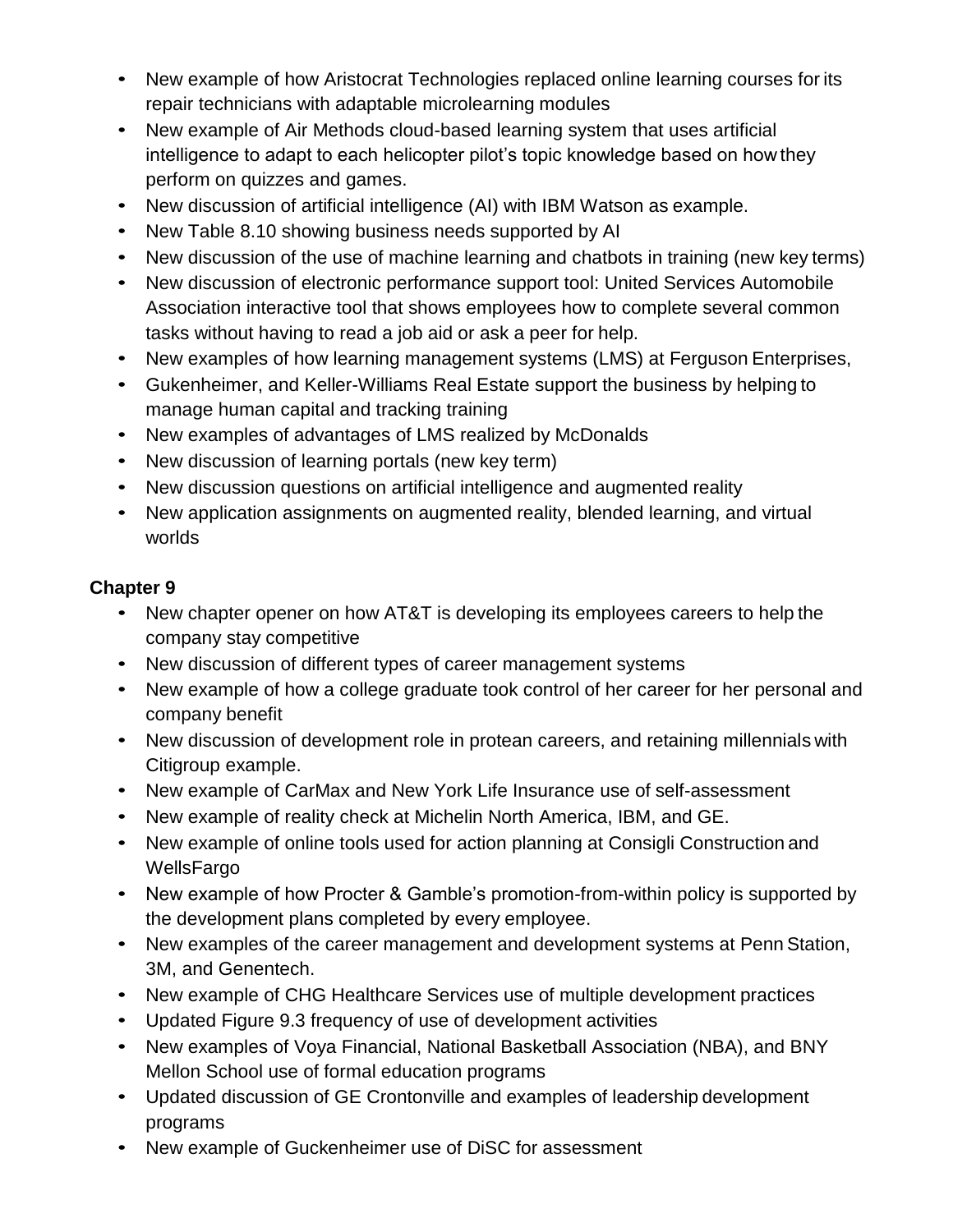- New examples of Blue Cross Blue Shield of Michigan and CHG Healthcare Services use of 360 feedback for assessment
- New example of a social worker's use of stretch assignments to develop their skills
- New example of how VF Corporation, which includes North Face, Vans, and Lee brands uses job experiences for development by encourages employees to move throughout the organization
- New examples of Bell and Howell and Haskell's use of job rotation for development
- New discussion of employees' potential misperceptions of job rotations
- New example of PepsiCo's use of promotions
- New examples of sabbaticals at David Weekly Homes and Morris Financial Concepts
- New examples of General Mills and Prudential's use of volunteer experiences for development
- New example of how managers are joining boards of non-profit organizations such as the YMCA to help others and the community, gain skills, and advance their careers.
- New examples of diferent forms of mentoring such as sponsorship at IBM and Gore
- Updated Table 9.1 examples and text examples of company mentoring programs
- New discussion and company examples of use of software for mentor-protégé matching (General Motors, Bumble Bizz)
- New example of how mentors and proteges are matched at PayPal
- New example of how Cardinal Health's mentoring program exemplifies the characteristics of a successful mentoring program
- New example of reverse mentoring from United Healthcare
- New examples of how Edward Jones, United Shore Financial, the Gates Foundation, and Wide Open West use coaching.
- New mention of coaching research results
- New statistics on company engagement in succession planning
- New discussion of how use of 9-box should not stereotype employees in one category – they can change their performance to move categories
- New examples of succession planning at Blue Cross Blue Shield of Michigan and ITU AbsorbTech
- New discussion of succession planning in family-owned businesses
- New discussion of differences between onboarding and socialization and employee orientation
- New example of onboarding at Forum Credit Union
- New discussion questions on reverse mentoring and why a company might choose to use
- multiple career management approaches
- New assignments on sponsorship (Gore), mentoring matching software, Crotonville, and development opportunities at Suffolk Construction
- New end of chapter case on developing leaders at Vi

• New chapter opener on training partnerships (Central Iowa Works & Techtonic Group)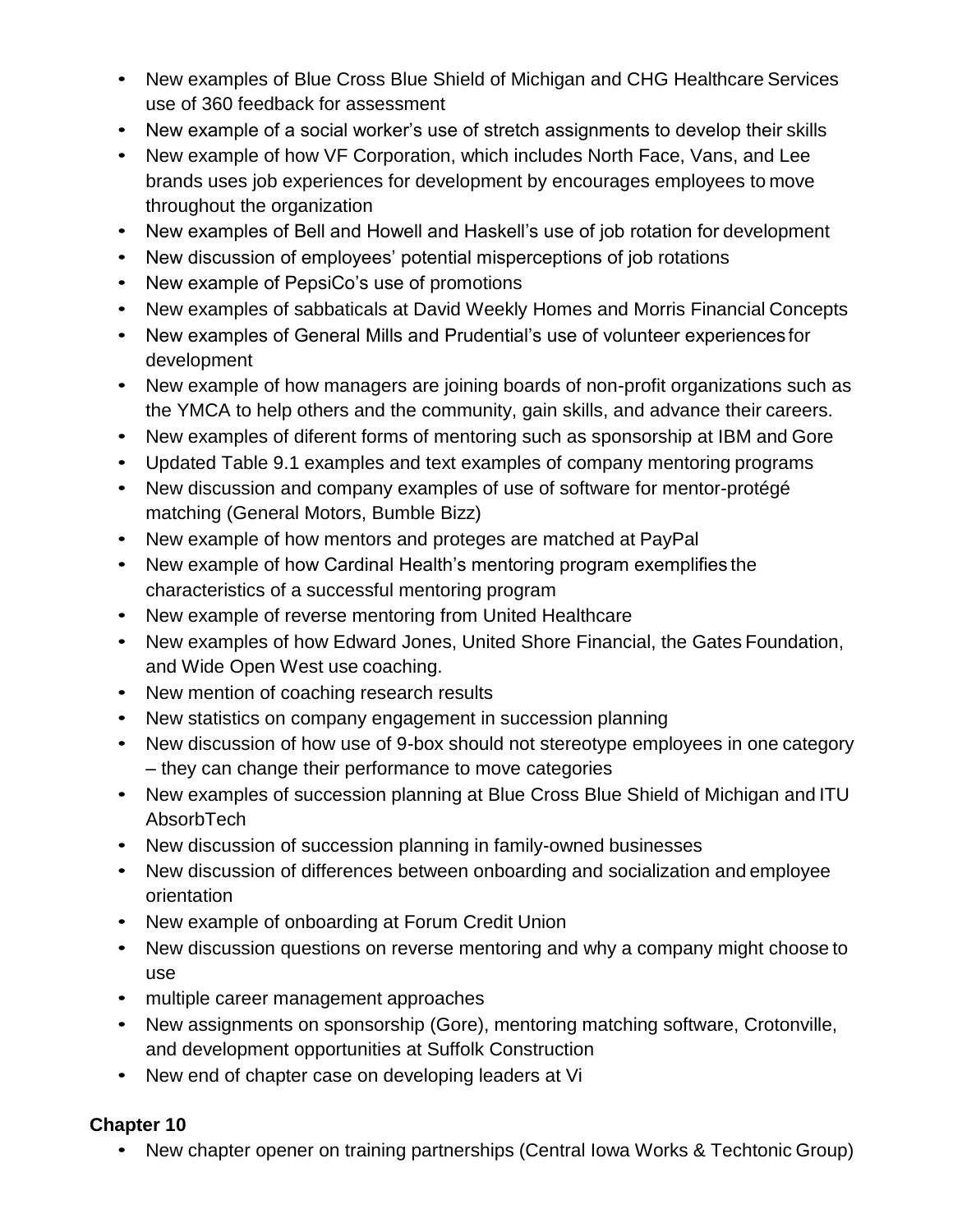- New examples of company and community training partnerships in the electric power industry, consulting (Aon), and Pepsico
- New examples of training partnerships to overcome skill gaps (Electric Boat. aircraft manufacturers, PK Controls, Coalfield Development Corporation)
- New and updated examples of joint union-company partnerships (Siteline Interior Carpentry Inc., The United Auto Workers (UAW)-Chrysler National Training Center)
- New discussion of legislation and cases (age discrimination, disability) related to training (the Whistleblower Protection Act, Section 508 of the Rehabilitation Act)
- Updated research on diversity and diversity training
- New discussion of unconscious bias (key word)
- New discussion of diversity issues in high-tech companies
- New discussion of how companies are changing resource groups (Deloitte)
- Updated example of managing diversity at Sodexo
- New examples of actions Rockwell Automation, National Life Group, and Blackstone Group are taking to manage diversity
- Updated statistics on the glass ceiling
- New examples of how GE and State Street Global Advisors are trying to help women break the glass ceiling
- New discussion of the use of more flexible expatriate assignments
- New examples of howDeloitte, Monsanto Company, Asurion, and L'Orealhelp employees with repatriation.
- New discussion of coverage of FMLA
- New examples of company programs (Deloitte, Xplane, Fifth Third Bancorp, Qlik Technologies, GAdventure) to help employees balance work and life demands
- Expanded discussion of telecommuting (new key term)
- New discussion of companies eliminating remote work policies (IBM & Aetna)
- New examples of career paths at Milwaukee Tool and the National Weather Service
- New example of a school teacher's career recycling
- New example of how Kohlberg Kravis Roberts & Co. L.P. (KKR), the global investment company, Vets@Work initiative promotes veteran-focused career development and support retention practices in the U.S. private equity portfolio companies it manage
- New example of how Sam's club provided assistance for employees facing job loss
- Updated new research and statistics on retirement
- New examples of older workers are deciding to leave traditional full-time work to pursue parttime work and have a better work-life balance.
- New example of UPS hiring back retirees during peak shipping seasons
- New assignment on diversity and inclusion at Texas Instruments
- New end of chapter case on language and cultural understanding

- New chapter opener on artificial intelligence and IBM Watson
- New discussion of statistics on how technology will likely influence training in the future
- Updated Table 11.1 Future trends that will affect training (e.g., automation of work)